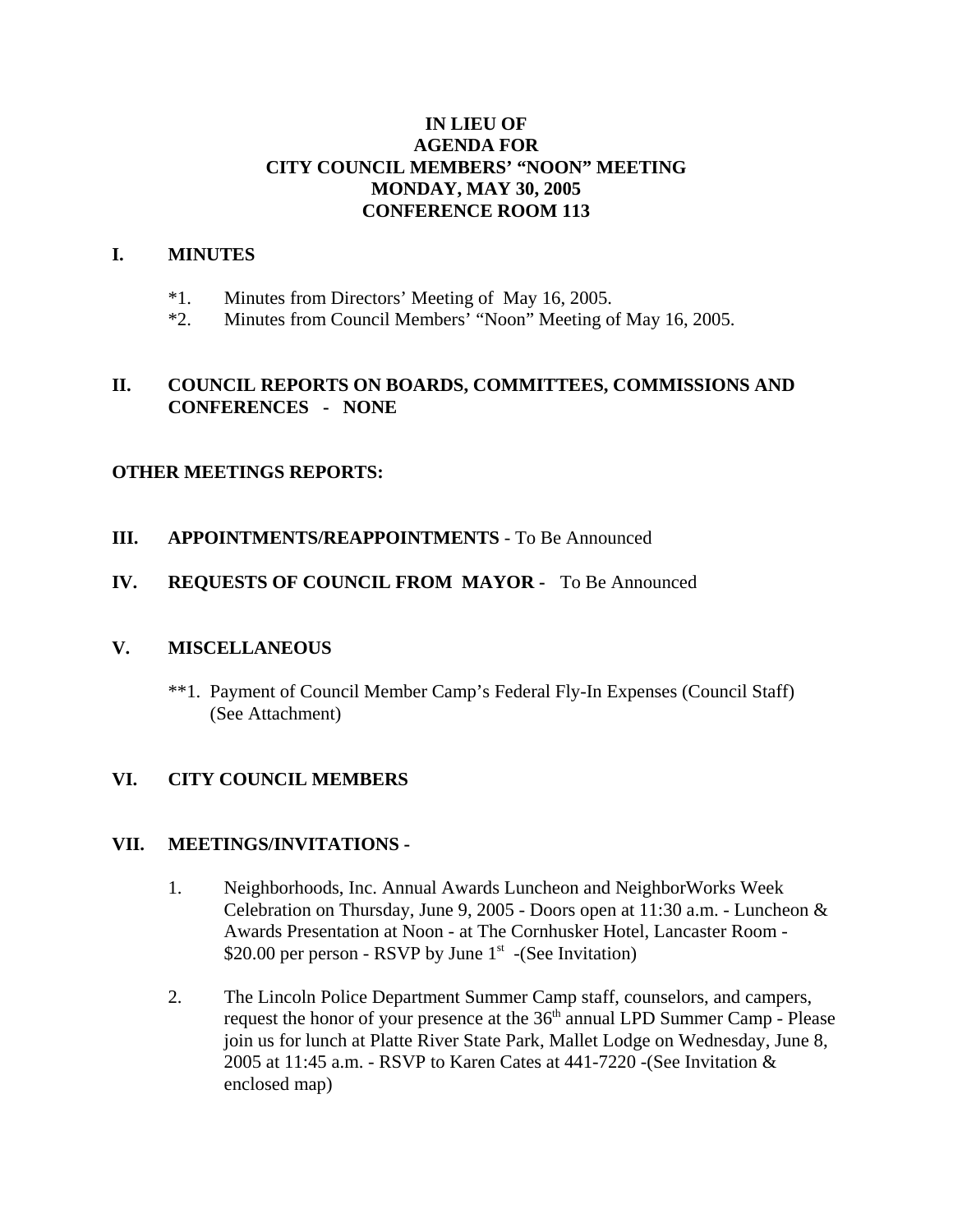- 3. Please join Mayor Coleen Seng, StarTran, TierOne Bank and Cornhusker Bank for the launch of the Smart Commute Initiative on Tuesday, June 7, 2005 at 2:30 p.m. at Cornhusker Bank,  $56<sup>th</sup>$  & South - RSVP by June  $3<sup>rd</sup>$  to Kitty Miller, StarTran at 441-8469 or by e-mail -(See Invitation)
- 4. Time Warner Cable & Turner Network Television cordially invites you and a guest to A Special Screening of 'Into The West' on Friday, June 3, 2005 at Mary Riepma Ross Media Arts Center (The Ross), 313 North 13<sup>th</sup> Street (across from the Nebraska Bookstore) - 5:30 p.m., Hors d'oeuvre Reception - 6:00 p.m., Screening -RSVP to Daniela Mesquita at 328-3544 or by e-mail- (Present this invitation at the door as your admission for two) (See Invitation)

## **VIII. ADJOURNMENT**

# **\*HELD OVER FROM MAY 23, 2005. ALL HELD OVER UNTIL JUNE 6, 2005.**

ca053005/tjg